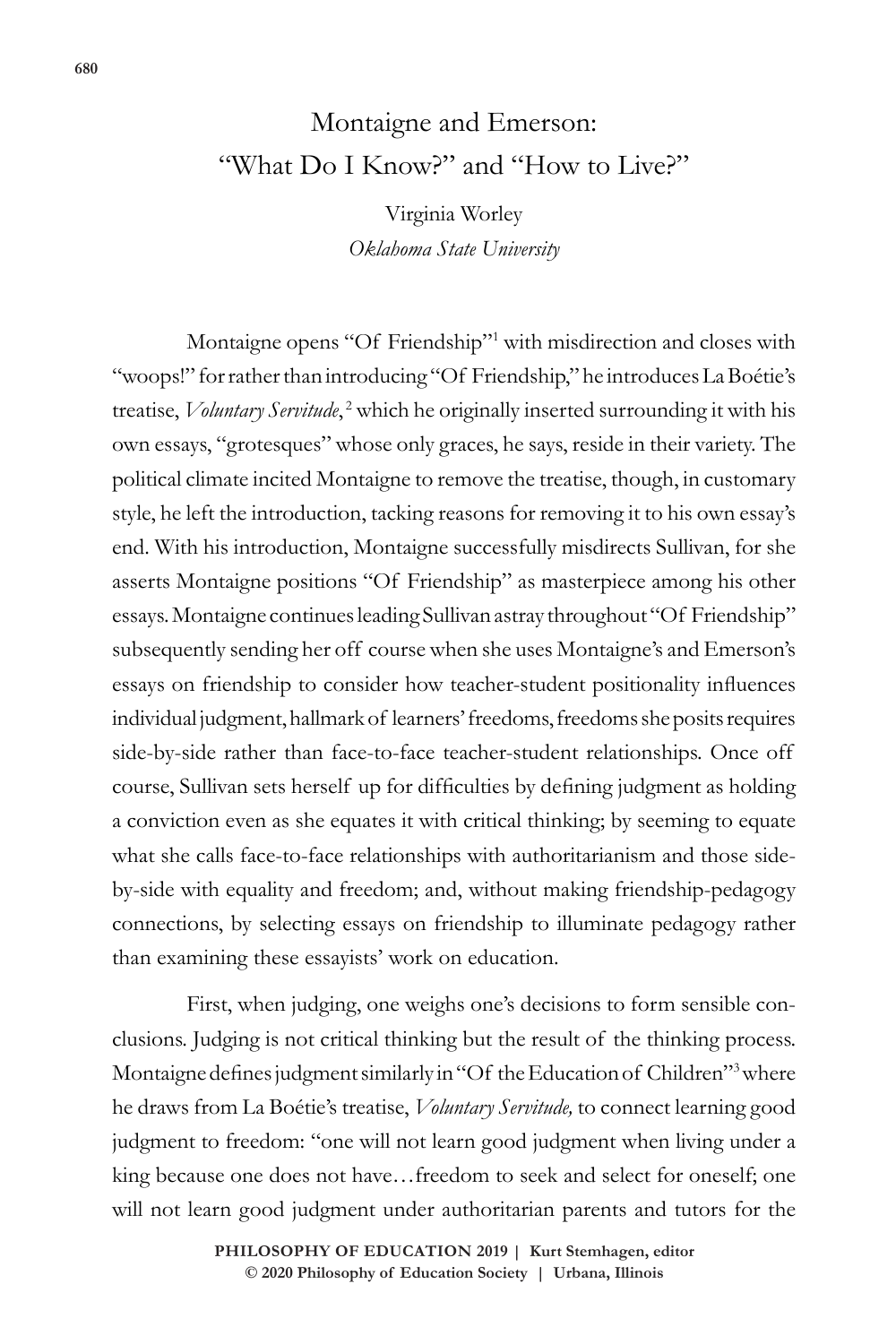same reason."<sup>4</sup> Learning to judge for oneself requires freedom to move and choose. A firmly held belief or opinion, conviction requires neither thinking nor the freedoms necessary for judgment.

Next, Sullivan considers the relation between inherited wisdom and experience when judging, positing that Montaigne favors experience though the essay-genre contradicts such favoring by inviting the reader to trust the writer's authority, discount one's experience, and remove one's direct reference to reality. Here, Montaigne's crafty creation, the essay-genre, misdirects Sullivan, for beyond its in-born ambiguities and skepticism-inducing powers, the essay's epistolary roots influence its conversational style warming readers to intimacy. Although this style inspires trust, Sullivan leaps when concluding the genre "serves to silence the [reader's] questioning voice" and causes Montaigne to "[avoid] rationally-justified assertions." Sharing heartfelt emotions and trust does not preclude rational thought—doing so would snatch the rug from under Montaigne's definition and his friendship with La Boétie. His book's title, *Essais*, 5 Montaigne's elucidating the thinking process, and "Of Friendship" as extended definition demonstrate Montaigne neither abandons reason nor expects readers to accept his judgments without *essaying* them.

Considering further the relation between inherited wisdom and experience when judging, Sullivan claims that although one should look outward to form judgment, Montaigne asks his readers to look at him. Although Montaigne "embraces … Renaissance enthusiasm for close personal observation as an avenue to truth" suffusing his essays "with the texture of everyday sensation," also like educated, Renaissance men, Montaigne draws inspiration from classics, and, "ever the lawyer, leans on precedent when useful in making his case."6 Indeed, in "Of Friendship," Montaigne's writing reflects essay's dual meaning, to "attempt" or "explore" *and* to "test" or "proof ": as he explores friendship, he *essays* the ancients using personal experience and *essays* personal experience using these authorities. The distinction Sullivan makes is a false one, for both Montaigne and Emerson put inherited wisdom in dialogue with experience *essaying* each with the other, each writer's essay illustrating the thinking process advancing toward individual judgment. In fact, Emerson practices what he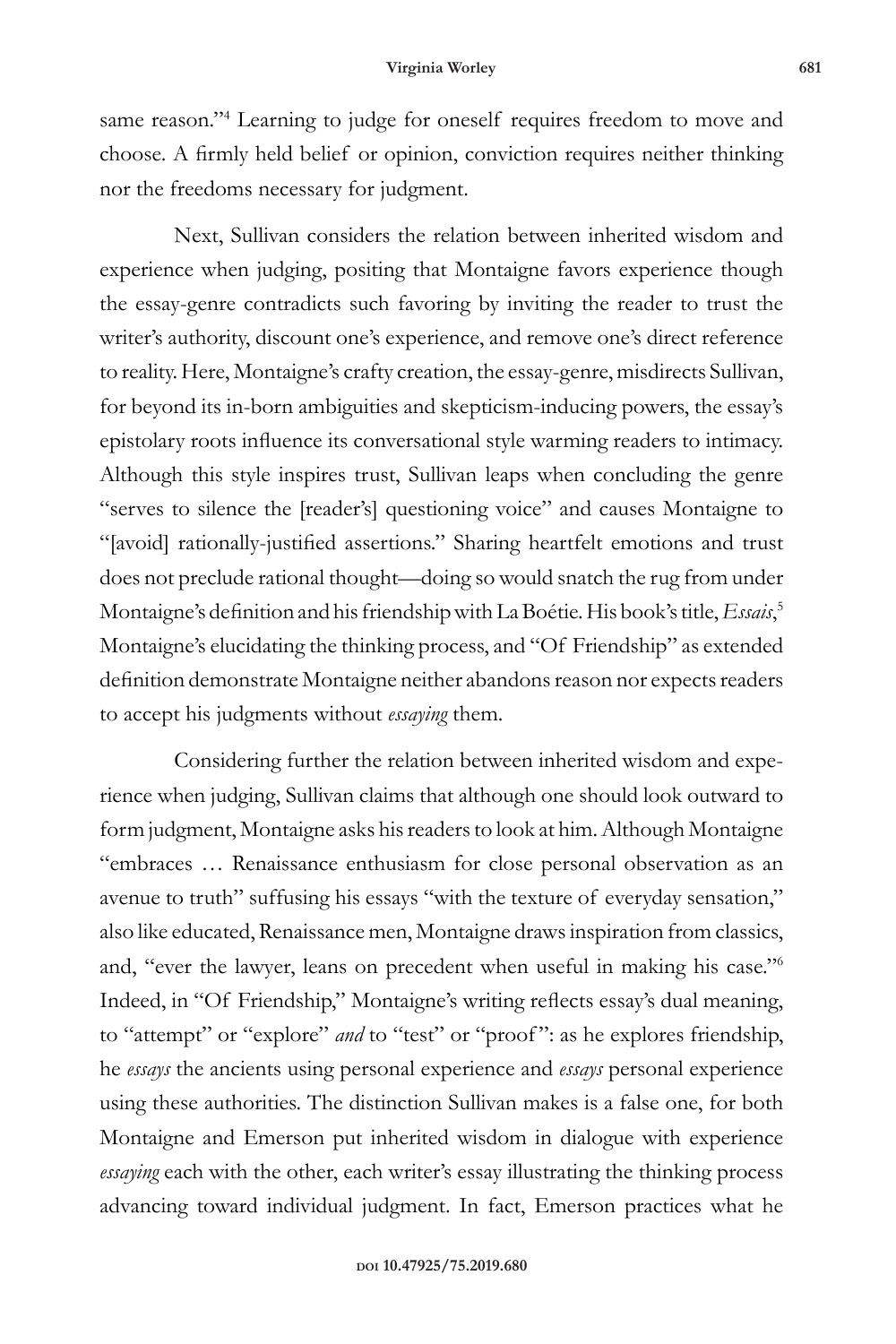## learns from Montaigne!

Still tackling Montaigne's valuing of judgment, Sullivan contends "it is not withholding judgment … Montaigne values, but … individual judgment … when … learner autonomously grasps something to be true not simply because … she has been told, but because it … accord[s] with her experience." The problem concerns definition. The thinker moves through steps toward drawing conclusions but "suspends" or "withholds" judgment until testing those conclusions using additional cases, experiences, and facts before arriving at judgment.<sup>7</sup> Sullivan misjudges separating parts of the same process into different concepts and then again, when focusing on "Of Friendship," contending "Montaigne does not despise inherited wisdom, but … trusts only his … experience when forming judgments." Although Montaigne embraces the Renaissance fascination with experience, he would contradict his definition of judgment were he to focus solely on experience. In fact, Montaigne writes "Of Friendship," testament to the thinking process, as extended definition using three techniques through which he weights authorities' wisdom and his experiences proofing each before arriving at judgment: he draws from authorities; defines something through what it is not; and distinguishes among similar concepts.

Sullivan's premise that Montaigne bases judgment on experience alone and asks readers blindly to accept his words thereby discouraging readers from considering their experiences is false and, therefore, shadows Sullivan's reading of Emerson's essay. Montaigne establishes himself authority on himself alone exposing his life's intimate details leaving readers face-to-face with his humanity and theirs. Bakewell explains:

> All philosophers can offer is that blow on the head; a useful technique, a thought experiment, or an experience—in Montaigne's case, the experience of reading the *Essays*. The subject he teaches is simply himself, an ordinary example of a living being. … This is why readers return to him in a way they do  $\ldots$  few others  $\ldots$ ."<sup>8</sup>

Unlike Sullivan maintains, under the guiding question, "Que sais-je,"9 Montaigne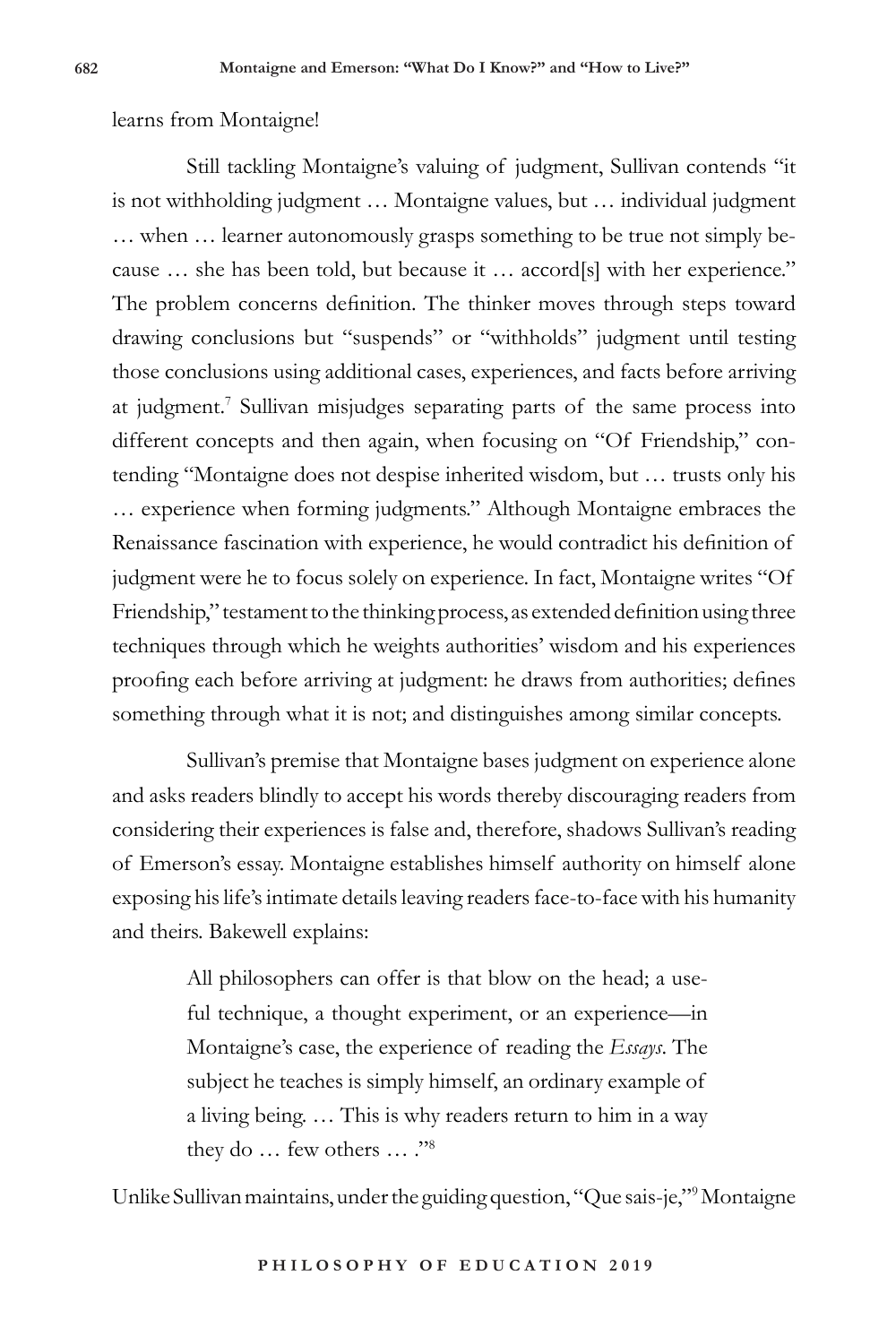neither distrusts authorities more than he distrusts others nor asks readers to accept him as their authority. Thus, looking to Emerson to learn how to overcome the apparent contradiction does not wash because what Sullivan labels "contradiction" does not exist and what she falsely labels "contradiction" she equates with Montaigne's pedagogy. Calling "Of Friendship" pedagogy is forced as is her next claim: overcoming non-existent contradictions through teacher-student "positionality." Without clarifying their meaning, value, and ramifications, Sullivan names two kinds of "positionality." She equates face-to-face positions with Emerson's peering into Montaigne's self-portrait, seeing Montaigne as authority, and therefore hierarchically positioning himself beneath Montaigne. Sullivan's naming "face-to-face" relationships unequal is problematic, for face-to-face dialogues typically mean on-the-same-plane communications. Moreover, Montaigne reveals intimate, human details so when gazing into Montaigne's portrait, one cannot but peer into oneself, scrutinize what it means to be human, and consider Montaigne's ever-present question, "How to live?" Montaigne claims neither to teach nor preach; he does not purport authority. He writes himself.

Sullivan suggests Emerson moves from facing to standing beside Montaigne implying this side-by-side stance changes their relationship from hierarchical to equitable enabling Emerson to engage his experiences in dialogue with Montaigne's authority. Although Sullivan continually asserts Montaigne discounts authorities and privileges experience, Montaigne instead *essays* both. Consequently, Emerson's casting inherited wisdom in dialogue with experience aligns with rather than departs from Montaigne's *essaying* process. Contending this side-by-side position invites Emerson to "look outward and grasp … [friendship's] reality," Sullivan connects side-by-side with equity, looking outward to reality, and freedom leaving her readers in mist. How does looking outward concern grasping friendship and claiming freedom? Does not one gather data from the world, synthesize it with what one already knows to arrive at judgment, to make something new? Does not freedom to select lead to knowledge and good judgment's freeing powers?

Juxtaposing Montaigne's and Emerson's concepts of friendship, Sullivan overlooks Montaigne's distinguishing between kinds of friendship: "common,"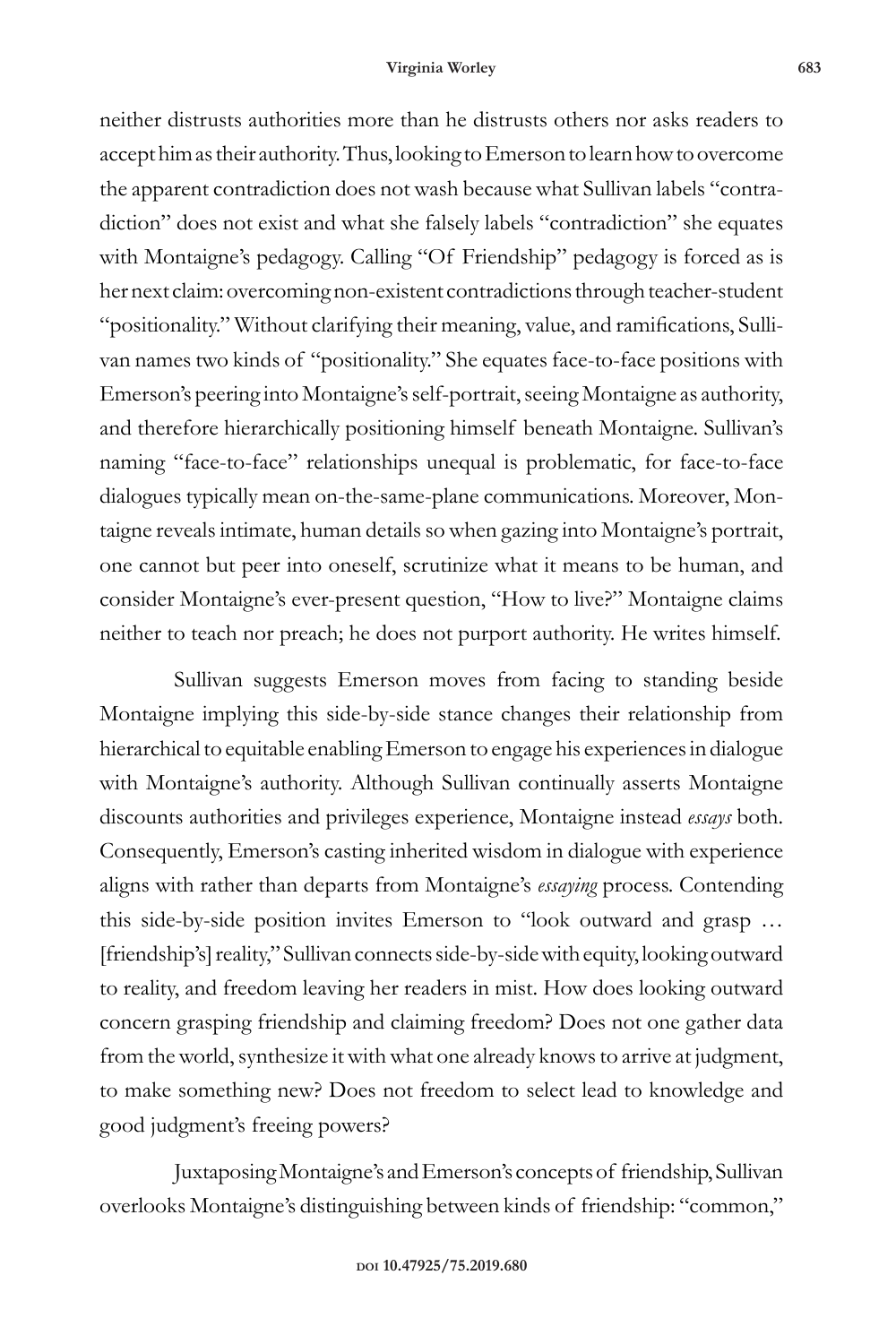mere "acquaintances and familiarities" because "little intercourse betwixt…souls" 10 exists, and "singular," in which friends' souls mix, their wills and affections concur, and their commitments remains particular to each other. Montaigne cautions readers to differentiate between kinds:

> I have had as much experience of [common friendships] as another and of the most perfect of their kind: but I do not advise that any should confound the rules of … one and the other, for they would find themselves much deceived.<sup>11</sup>

Montaigne posits that one enjoys many common friends who fulfill one's needs for lively dinner companions and beauties in bed but embraces only one perfect friend, "perfect" because meeting the criteria for singular friendship. Although when applying Montaigne's criteria, Emerson's friendships are common, Emerson would likely position his experience somewhere between common and singular. While not considering his friends mere acquaintances, Emerson neither conceptualizes nor experiences friendship as uniting souls, wills, and affections though he acknowledges the possibility. Closing her examination of Montaigne's and Emerson's concepts of friendship, Sullivan seems to romanticize Emerson as learner, reflectively journeying toward some unknown truth. Montaigne journeys too—toward creating and understanding himself, for if truths exist, the truth of oneself effects understanding all others. Understanding himself comes partially from trying to understand friendship's joys and sorrows and from learning how to live with loss and grief.

Last, I point Sullivan to Montaigne's "Of the Education of Children" and Emerson's education lectures for insight into both men's ideas on pedagogy and education and for possible insights into her ideas concerning teacher-student positionality in new "genres" of learning."12 Montaigne's ideal teacher-student relationship may surprise her, for he advocates guiding the child toward practicing good judgment and claiming his/her freedom toward creating the educated self.

<sup>1</sup> Michel de Montaigne, "Chapter XXVII—Of Friendship," in *The Essays of Montaigne, Complete* [EBook #3600], trans. Charles Cotton, ed. William Carew Hazlitt,